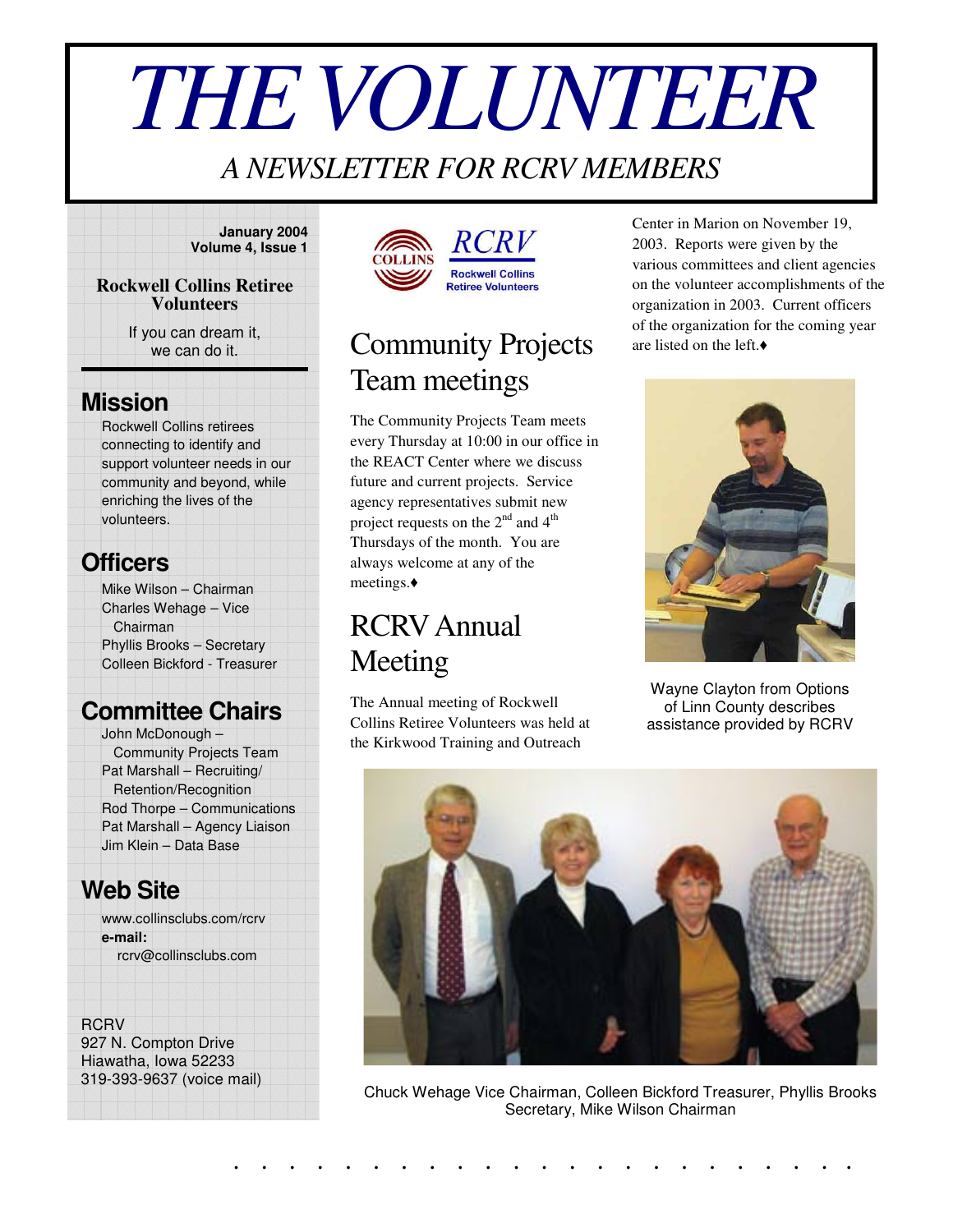# Lego Competition

Rockwell Collins sponsored the second annual FIRST LEGO League local tournament on Saturday December 13 at the Linn-Mar Excelsior Middle School. Teams from twenty-two elementary and middle schools participated in the tournament. Several Cedar Rapids area schools also participated in the state tournament at Iowa State University in Ames. Rockwell Collins provides financial support for many of the Cedar

Rapids area teams. A team consists of 8-10 students, a teachercoach and one or more engineer-mentors. Several RCRV members participated in the event as team mentors and tournament judges.

Each LEGO League team builds a robot with LEGOS, gears, motors, sensors and a computercontroller. They program the robots to perform specific tasks

specified by the tournament rules. Each team must also research a topic and make an oral report related to the tournament theme which this year was Mission Mars. The teams spend approximately 2.5 months preparing for the tournaments. Teams are judged on the robot design, robot performance, research and teamwork. The tasks are challenging and the students respond to the challenge with great enthusiasm which makes mentoring and judging very enjoyable and rewarding.



Practicing the LEGO robotics mission



Viola Gibson School team with mentors Bob Ocken, John Wauer and changes affect you. Mike Wilson and coach Marta Hershner

## Linn-Mar Robotics

Linn-Mar High School Robotics program was recently awarded a \$10,000 Lemelson-MIT InvenTeam grant to create a robotic device that will help a disabled woman perform her tasks at the Rural Employment Services bulk mailing facility putting selfadhesive address labels on envelopes and inserting fliers and catalogs into envelopes.

Lemelson-MIT InvenTeam is a national grants program that encourages teams of high school students, teachers and mentors to identify a need or problem in their communities or schools and collaborate in solving it through invention and innovative thinking. Linn-Mar is the only school in the Midwest to receive this award and one of only ten in the entire U.S.

Jim Wolfe, who is an active member of RCRV, is an advisor to the very successful Linn-Mar High School Robotics program which competes in the FIRST Robotics Competition as well as performing the above robotics project.

# Senior Health **Insurance** Information Program (SHIIP)

RCRV has several people trained to answer questions you may have about Medicare, to write appeals if necessary, or to act as your interface with Medicare or your insurance carrier. The SHIIP counselors are trained by the State Insurance Department of Iowa. As soon as they receive training by the Iowa Insurance Department about the changes that were recently made to the Medicare program, SHIIP will hold informational meetings about how these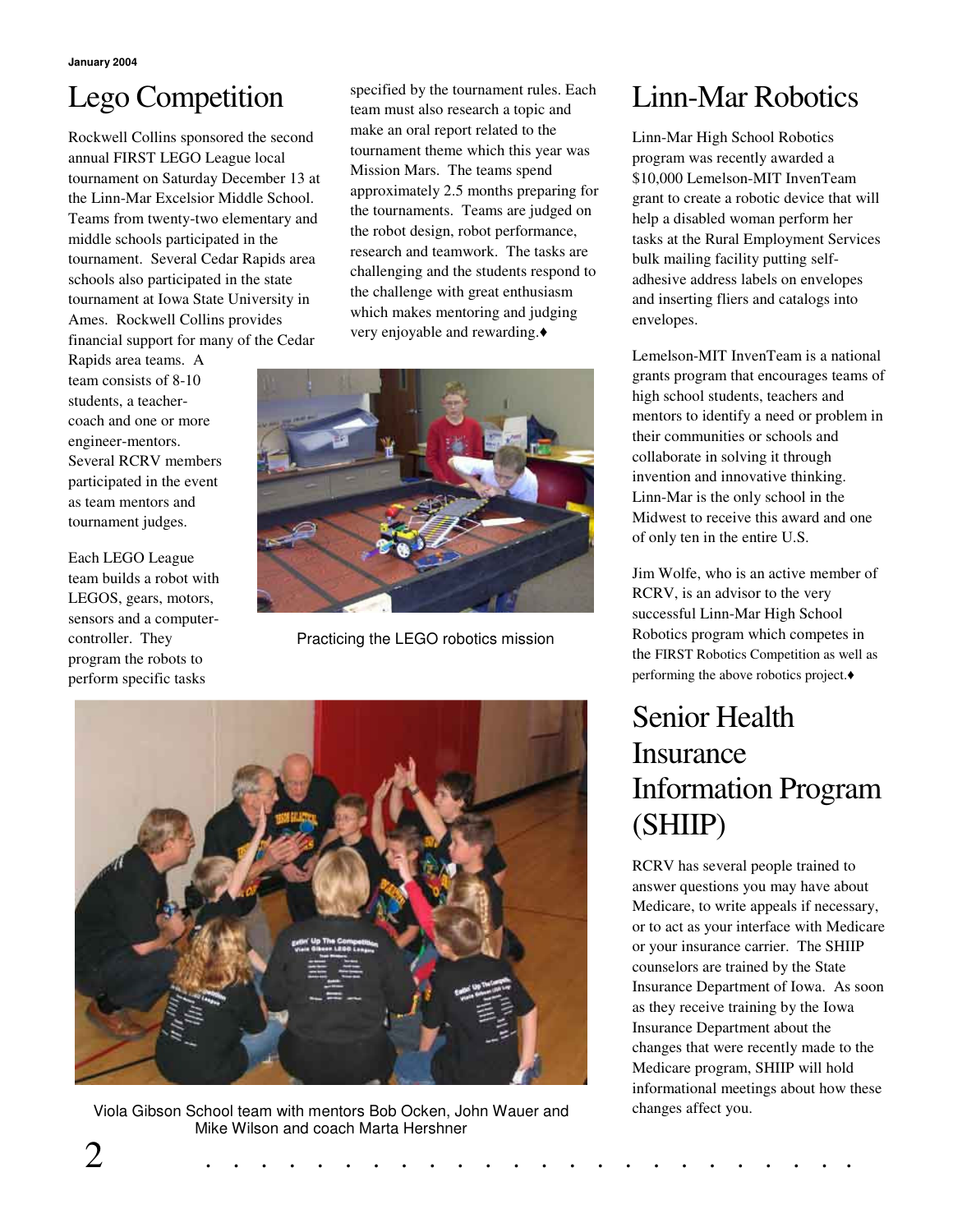#### **January 2004**

If you have any questions concerning your Medicare paperwork, please call the RCRV office and leave a message. Your inquiry will be answered as quickly as possible by one of the RCRV counselors. All inquiries are confidential between the SHIIP counselor and you.



The Kirkwood Adult Literacy Program is looking for volunteer tutors to help adults with reading, writing and/or math skills. The program is designed to help participants improve their reading skills, learn English as a second language, and improve general knowledge for passing an Adult High School course or a GED test.

Tutors are asked to make a nine-month commitment to the program and complete a 12-hour training workshop. Tutors typically meet with their students twice a week and hours are flexible. The next training workshop will be held in late January. If you are interested in becoming a part of this meaningful and rewarding program please contact Marianne at 319-366-0142.

## Project news

#### **Rivet Dispenser**

RCRV member Russell Schuchmann designed and constructed several devices to dispense 1/2" rivets at just a few at a time. The goal is to help people with limited fine motor skills participate in contracts that require placing rivets in holes of metal bars. The devices were built for Options of Linn County, which is an organization supported by Linn County that employs people with disabilities to perform tasks for area companies.

Russell has built manually operated rivet dispensers and motorized rivet dispensers. The motorized version allows someone who can only operate a switch to participate in the process. Detailed construction information is available on the RCRV web.

### Governor's Award

RCRV recently received the Governor's Volunteer Award for 2003 for outstanding leadership and involvement in volunteer activities in our community. The award was also won by RCRV for 2000.



Manually operated rivet dispenser



Motorized rivet dispenser